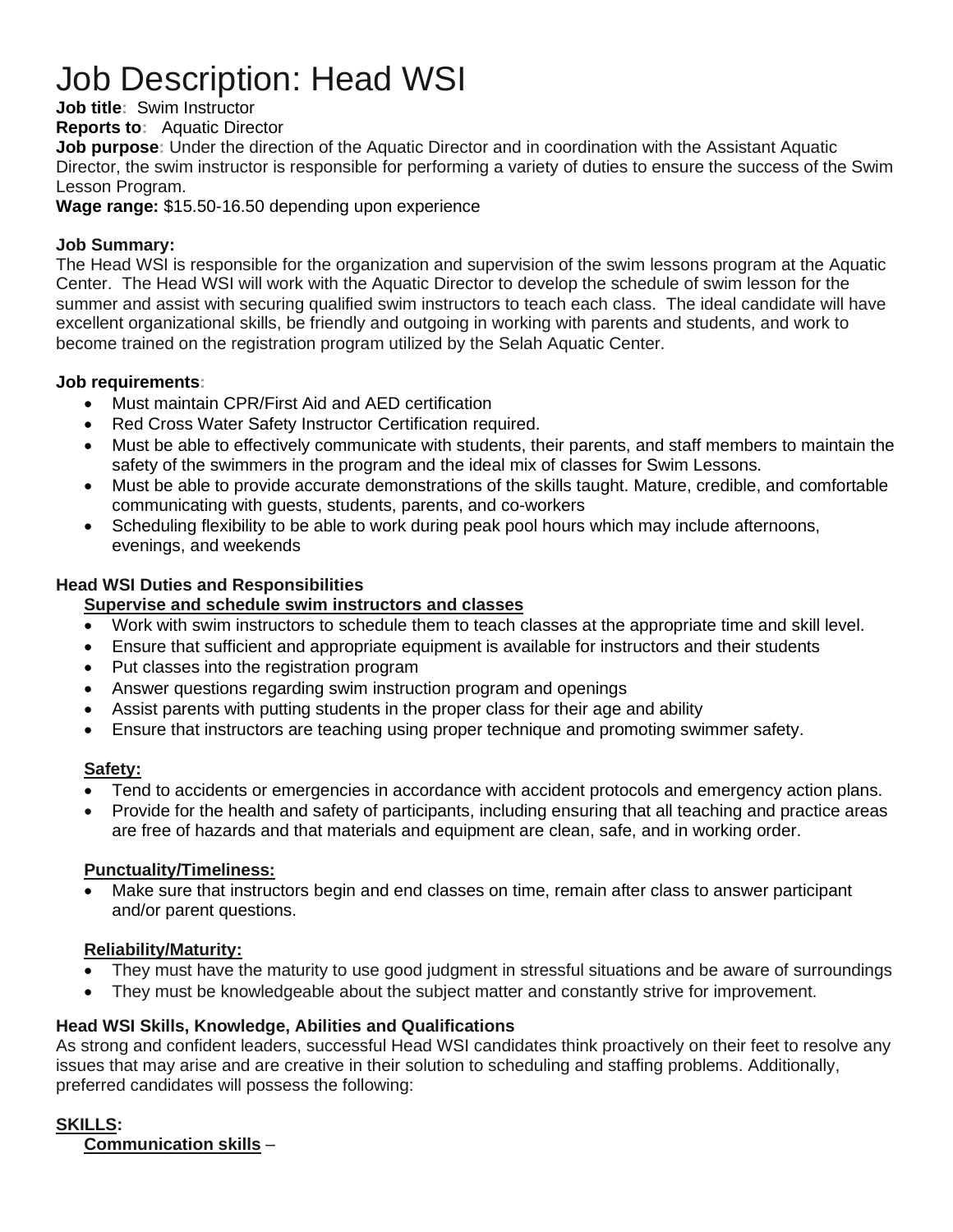- Head WSI's are knowledgeable about the program and are expected to answer any questions or concerns that patrons may have regarding the program or the instructors. They may be expected to handle uncomfortable confrontations with instructors who are late, parents who are upset, or students who are disobedient. The ideal candidate will handle these situations with diplomacy with a regard for excellent customer service. They will understand the chain of command and be able to refer more difficult problems to the Aquatic Director.
- Accurately assesses participants' skills, progress and ability levels and be able to communicate these to the participants and parents tactfully and truthfully.
- Maintain positive yet professional relations & communicate effectively with the students, parents & staff.
- Must be able to respond to and handle upset patrons in a positive and appropriate manner.

### **Manual/Physical Skills**:

• Must be able to demonstrate passing competency for all skills for every swim level taught and is able to provide accurate demonstrations of the skills taught.

# **Personal skills**

- Ability to fairly & consistently enforce the rules & policies of the Selah Aquatic Center
- 17 years of age or older
- Ability to work independently and possess energy and enthusiasm.
- Present a professional appearance & attitude at all times while maintaining excellent customer service.

# **ABILITIES:**

- Independently make decisions which comply with overall facility policies and procedures
- Read, understand and explain facility policies and procedures;
- Accept constructive criticism and direction from supervisors;
- Respects decisions and authority of supervisors
- Motivate program participants;
- Undertaking all other jobs that need his/her attention, including additional duties issued by management
- Attends staff trainings and meetings: expected to participate in weekly in-service trainings, be evaluated and receive instruction to improve techniques, and perform CPR and teaching skills audits.

**Special Requirements:** Ability to pass pre-employment practical skills test in the water

# **\*Acceptable Swim Instructors Certifications include:**

American Red Cross Water Safety Instructor **With** The American Red Cross CPR Adult/Infant/Child. **OR** The American Heart Association Basic Life Support (BLS) Adult/Infant/Child. **OR**  The American Red Cross CPR – AED for Lifeguards

#### **Special Working Conditions:**

Exposure to variable temperatures and weather conditions; strong and unpleasant odors and fumes such as chlorine; noise from children; allergens such as pollen and bee stings; pool chemical fluctuations which might cause irritation to eyes and skin; and the possibility of administering first aid which may involve exposure to infections which might cause chronic disease or death. A swim instructor should be comfortable working in a wet and watery environment. Stands in 78 - 88 degree water for five 30-minute periods while instructing and demonstrating swimming strokes and other aquatic techniques. He/she will have to wear a uniform provided by management.

#### **Other Requirements:**

Maintain professional attire at all times when on duty

- Athletic one-piece swim suit\* (i.e., Speedo, Nike, TYR)
- Hats\*, rash guard shirt\*, sunglasses\*, sunscreen\*, use of provided umbrellas as needed to reduce sun exposure
- Whistle\* of decibel level to be heard inside building when blown on deck